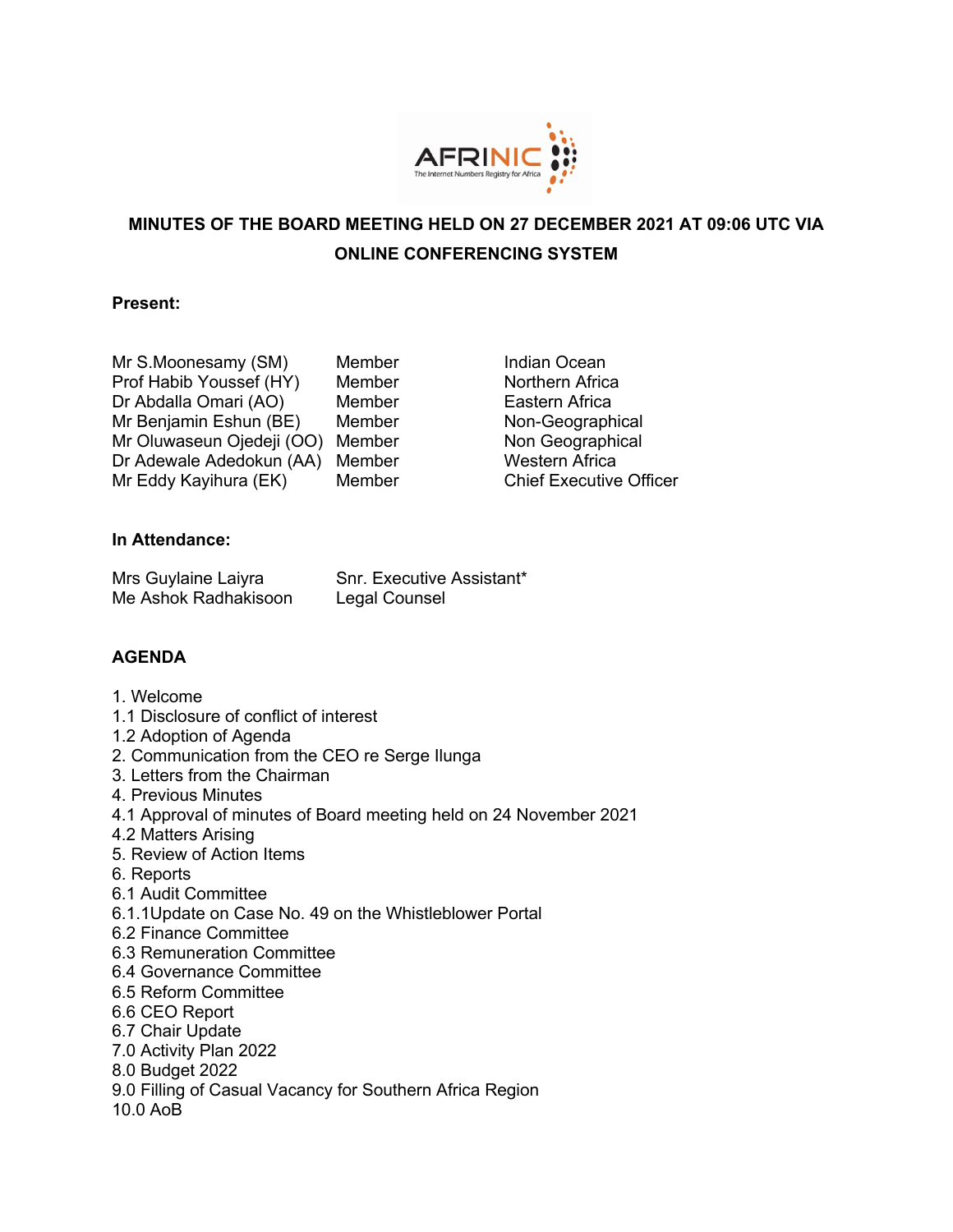# **BUSINESS OF THE DAY**

# **1. Welcome**

The Chair welcomed the members present and opened the meeting at 09:06 UTC.

A roll call was carried out to confirm quorum.

# **1.1 Disclosure of conflict of interest**

There was no disclosure of conflict of interest.

# **1.2 Adoption of Agenda**

The agenda was adopted with amendments. Proposed HY. Seconded BE.

# **2. Communication from the CEO re Serge Ilunga**

The Board took note of the unfortunate demise of Mr Serge Ilunga on the 23 December 2021. In accordance to Section 139 of the Companies Act, he is no longer a member of the Board and the Board is henceforth going to operate with only 7 members.

The Board held one-minute of silence in respect of late Mr Serge Ilunga.

The Board instructed the CEO to provide official confirmation of the unfortunate demise of Mr Serge Ilunga for formal records keeping.

The Board further discussed the funeral which will be held on or around 31 December 2021 in Kinshasa, DRC and agreed that the Chair shall attend the funeral on behalf of the Board.

#### **Resolution 202112.660**

WHEREAS the Board has taken note of the unfortunate demise of Mr Serge Kabwika Ilunga on 23 December 2021;

RESOLVED that the Board Seat 4- Central Africa be declared vacant;

RESOLVED to update the records of the African Network Information Centre (AFRINIC) Ltd at the Registrar of Companies;

Proposed BE. Seconded AO. Resolution passed unanimously.

**New Action Item 202112.01**: The CEO to provide official confirmation of the unfortunate demise of Mr Serge Ilunga for formal records keeping. **New Action Item 202112.02**: The Chair to send a letter of condolences to the bereaved family. **New Action Item 202112.03**: The Chair to travel to Kinshasa, DRC to attend the funeral.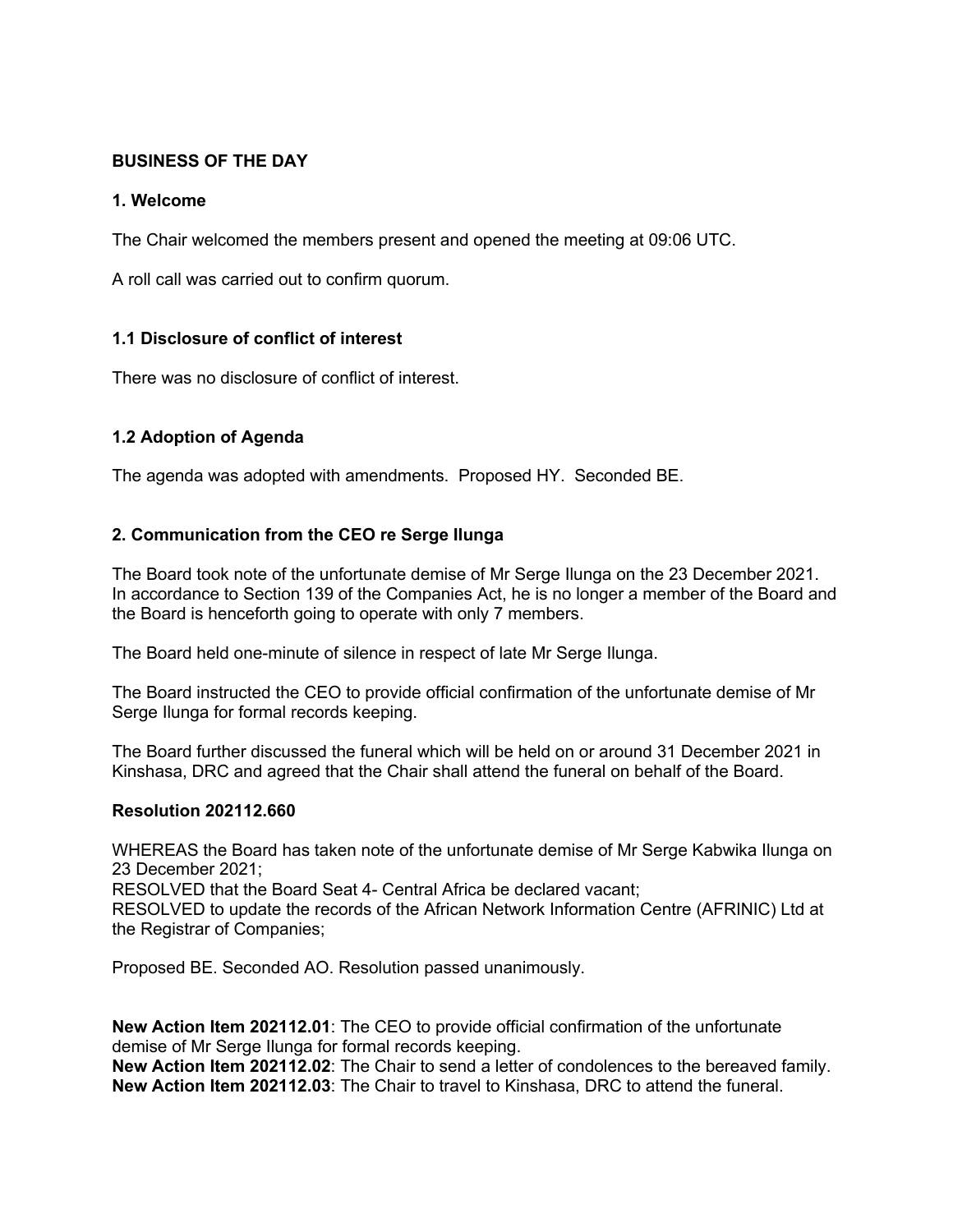The Board discussed whether AFRINIC should provide financial support to the bereaved family as a contribution to the funeral; and resolved as follows.

#### **Resolution 202112.661**

**WHEREAS** the Board of Directors has been informed of the demise of Mr. Serge Kabwika Ilunga while serving as an AFRINIC's Board member, **RESOLVED THAT** AFRINIC contributes to the funeral for an amount of [REDACTED].

Proposed EK. Seconded AA. Resolution passed. YES VOTE: EK AA OO BE AO NO VOTE: None ABSTAIN: SM HY

#### **3. Letters from the Chairman**

The Chair handed over the meeting to HY to lead at 10:37 UTC.

The Vice-Chair HY recalled that an allegation against the Chair was made via the Whistleblower platform and made a chronology of events on the circumstances that led to the submission of a resignation letter by the Chair dated 18 December 2021. The letter was later withdrawn by the Chair on 24 December 2021 pursuant to the investigation carried out by the Audit Committee and its outcomes. The fact-finding exercise concluded that the allegations made against the Chair were unfounded.

#### **Resolution 2021112.662**

**WHEREAS** the Board having looked into the circumstances surrounding the writing of the two letters from the Chair received on 18 December 2021 - Letter of Resignation and 24 December 2021 - Letter of Withdrawal respectively as well as a fact finding exercise carried out by the Audit Committee which concluded that the allegations [no 49] were unfounded;

**RESOLVED** to accept the letter of withdrawal.

RECUSED SM & EK

Proposed BE. Seconded HY. Resolution passed. YES VOTE: HY AO BE AA OO Abstain: SM EK

*SM lead the meeting as at 11:24 UTC.*

#### **4. Previous Minutes**

# **4.1 Approval of minutes of Board meeting held on 24 November 2021**

The Board agreed to defer the approval of the minutes in its next meeting.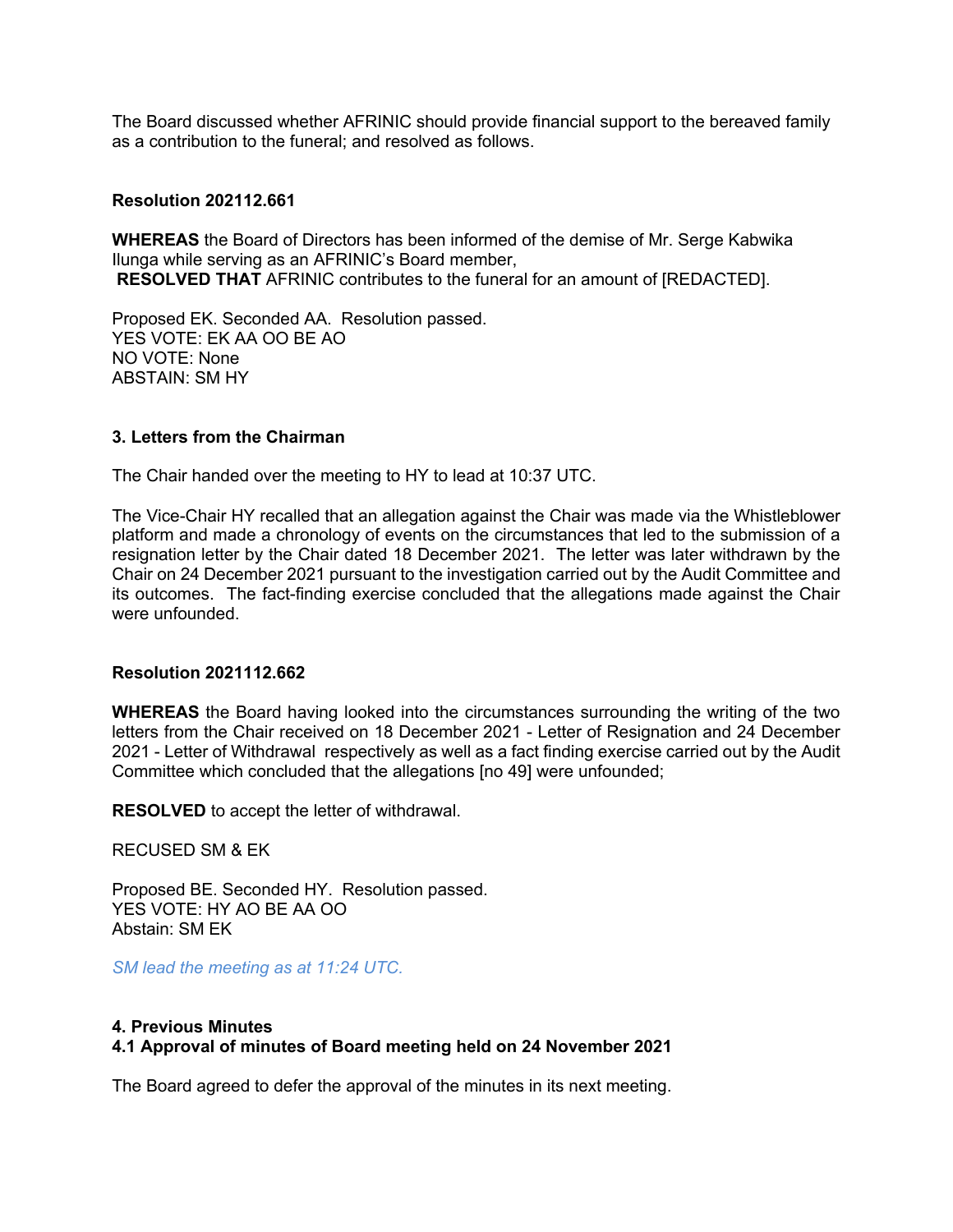# **4.2 Matters Arising**

None.

### **5. Review of Action Items**

**Action Item 202112.01:** The Management to launch a Call for Volunteers to fill the Board appointee to the Governance Committee seat. The Call for Volunteers to be for a period of 2 weeks.

**Status:** Action Item to be kept Open.

**Action Item 202112.02 :** The Management to launch a Call for Volunteers to fill the Board appointee to the NRO NC / ASO AC for the year 2022. The Call for Volunteers to be for a period of 2 weeks and to report back to the Board by 10 Dec 2021 **Status:** Action Item to be kept Open.

**Action Item 202112.03:** The Management to circulate the draft Board Travel Plan 2022 by Friday 26 November 2021 **Status:** Action Item to be kept Open.

**Action Item 202112.04:** The Management to circulate a draft Election Guidelines for comments by end of the week, Friday 26 November 2021. **Status:** Action Item to be kept Open.

**Action Item 202112.05:** The Management to issue a call for expressions of interest to fill the Casual Vacancy Seat 5 - Southern Africa . The duration of the EoI is 2 weeks and to report back to the Board by 10 December 2021.

**Status:** Action Item to be kept Open.

**Action Item 202110.01:** FINCO to submit a report on the donations received and how it was spent by 1 December 2021. **Status:** Action Item to be kept Open. New deadline at the end of February 2022.

**Action Item 202110.02:** The Chair to liaise with the COO, designate, and arrange for the finalisation and signature of the contract by 2nd November 2021. The REMCO Chair and the CEO to be in attendance to the meeting.

**Status:** Action Item to be kept Open. Chair is awaiting KPIs from REMCO.

**Action Item 202110.02:** The Chair to follow up on the recruitment of a Company Secretary . **Status:** Action Item to be closed. New Action Item to be opened for the REMCO and deadline at the end of February 2022.

**Action Item 202107.01:** The Finance Committee to review the fees and discount policies by September 2021 and report to the Board. **Status:** Action Item to be kept Open. New deadline end of February 2022.

**Action Item 202107.03:** The Management to provide the Audit Committee with clear timelines attached to the intended processes and targets to be achieved for the bulk whois incident. Deadline by August 2021.

**Status:** Action Item to be kept Open. New deadline end of February 2022.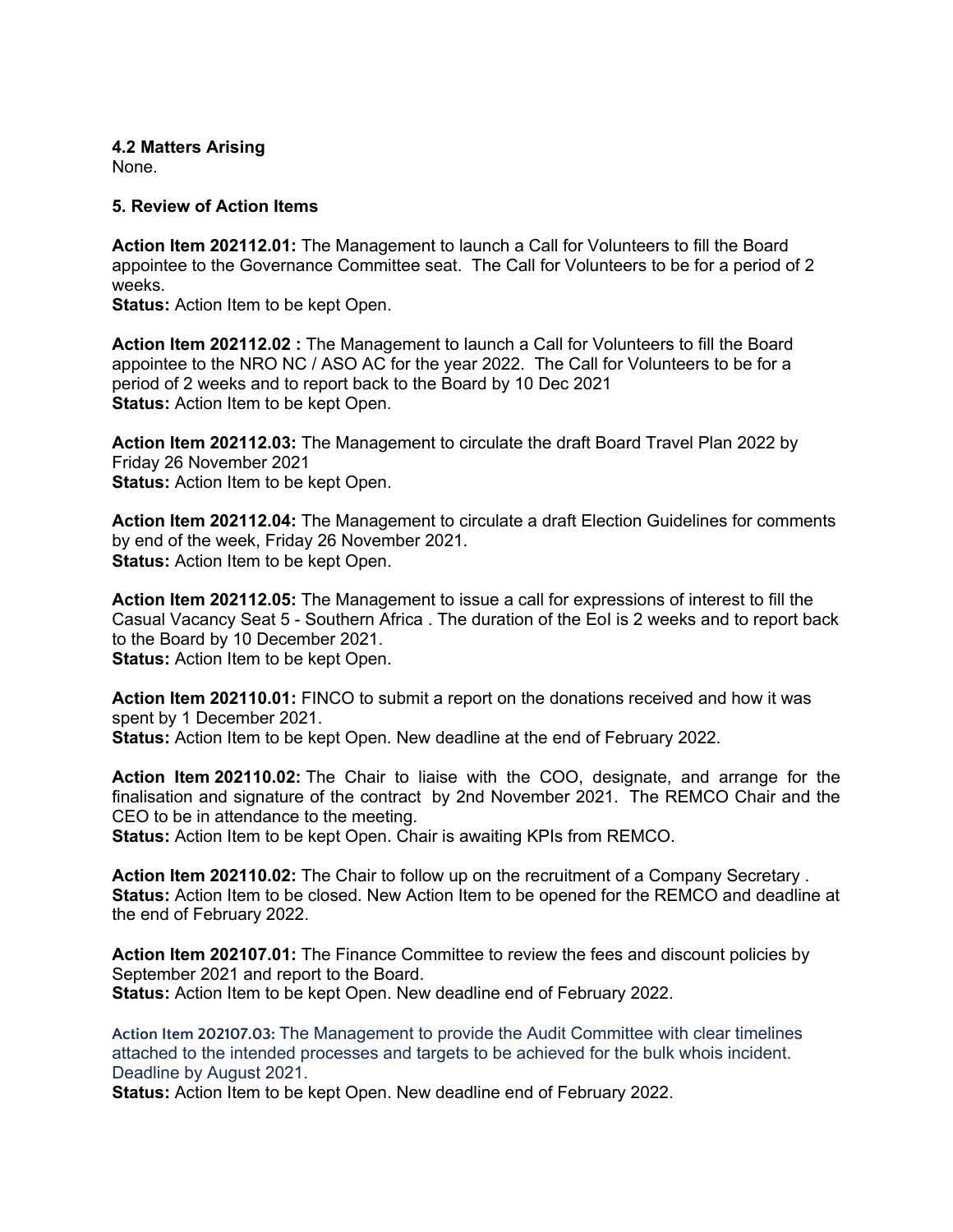**Action Item 202107.05:** The Remuneration Committee to review the CEO KPIs and report to the Board by 10 August 2021. **Status:** Action Item to be kept Open. Ongoing.

**Action Item 202006.02:** The AuditCo to share the Business Continuity Plan by 17 June 20 to the Board for approval. **Status:** Action Item to be kept Open.

**Action Item 201905.04:** The CEO to review the current Travel Policy. The Remuneration Committee to oversee the implementation and report to the Board **Status:** Action Item to be kept Open.

#### **6. Reports 6.1 Audit Committee**

### **6.1.1 Update on Case No. 49 on the Whistleblower Portal**

The Board took note of the report on the Case No. 49 received via the Whistleblower portal. After the fact-finding exercise, the committee concluded that the allegation is unfounded, and the matter is closed

The Committee recommended that the Whistleblower Policy be reviewed, as per the loopholes identified. The Chair assigned the Audit Committee to review the Whistleblower Policy by end of March 2022.

**New Action Item 202112.04:** The Audit Committee to review the Whistleblower Policy by March 2022.

#### **6.2 Finance Committee**

The Board took note of the report of the Finance Committee.

1.0 Legal Fees

The Board took note that two invoices were received for payment of Legal fees. After discussion, the Chair requested the CEO to circulate the contract with the legal firms to the Board.

2.0 Opening of Bank accounts

The Board was informed that a risk assessment has been requested to Management and Management to refer the matter to the Audit Committee. The Finance Committee will further consider after receipt of the risk assessment.

3.0 AFRINIC Foundation

The Chair instructed that all matters pertaining to the AFRINIC Foundation should be addressed to the Board first for consideration.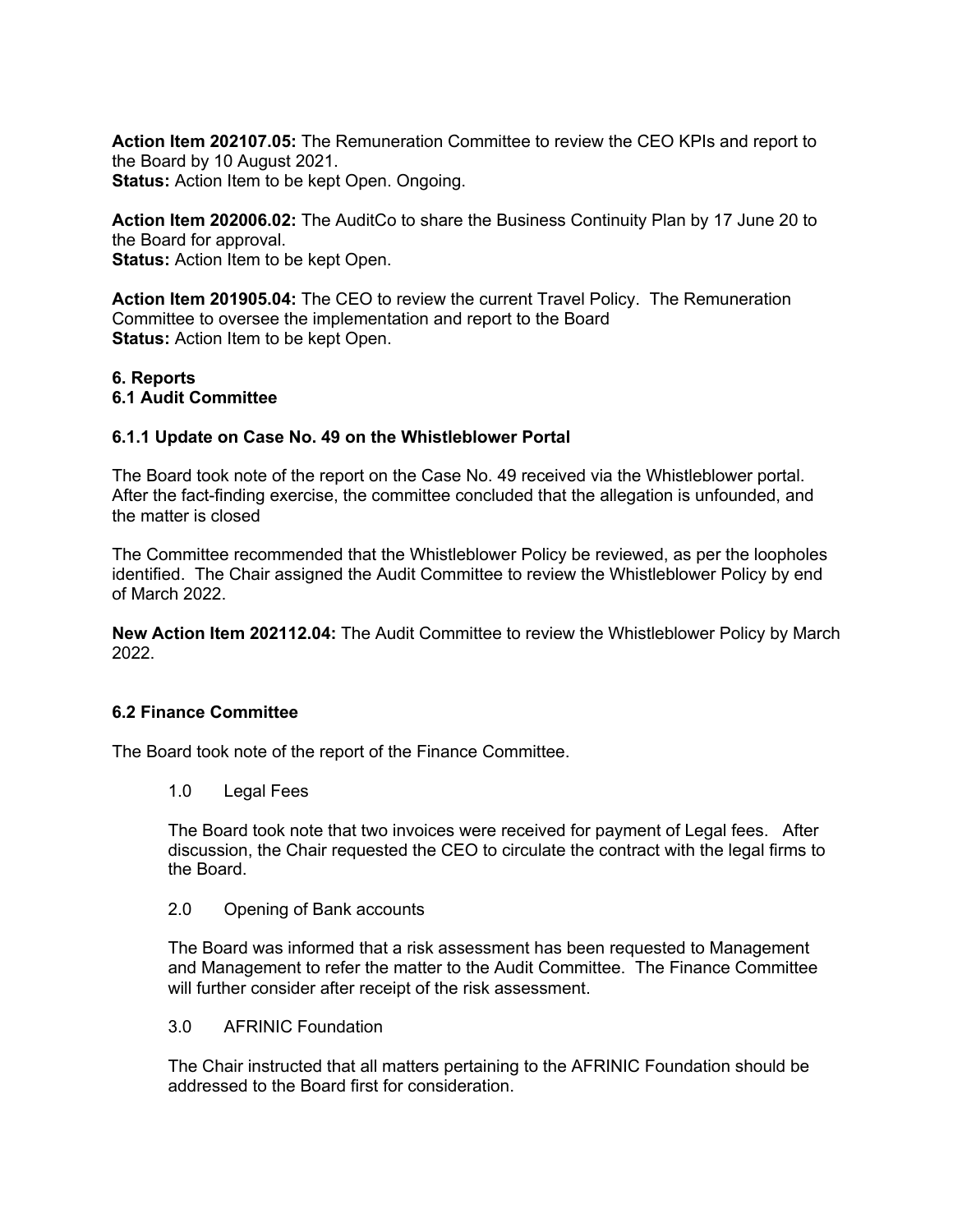### 4.0 Approval of Budget 2022

The Committee recommended the approval of the draft Budget 2022. The budget was discussed during the board retreat; all comments received from the Board were considered and the budget amended accordingly.

### **6.3 Remuneration Committee**

The Board took note of the report of the Remuneration Committee.

### 1.0 draft policies for approval

The Committee recommended the approval of the Board for the following policies;

- a) Travel Policy
- b) AFRINIC Bonus Policy
- c) AFRINIC Salary Advances Policy
- d) Recruitment Policy
- e) AFRINIC Flexible, Remote & Work from Home Policy

The Chair asked to defer approval to the next Board meeting.

### 2.0 CEO KPIs 2022

The Committee referred the CEO KPIs for the year 2021 and 2022 to the Board for approval.

The Chair asked to defer the approval to the next Board meeting.

3.0 Staff Turnover

The Committee informed the Board that the staff turnover currently stands at 17%.

4.0 Recruitment of a Company Secretary

The Committee shared a draft request for proposal for a Company Secretary and sought the board's approval for publication of the request for proposal.

The Chair requested the Remuneration Committee to proceed with the process and report back to the Board by the end of February 2022.

**New Action Item 202112.05:** The Remuneration Committee to follow up on the recruitment of a Company Secretary and to report back by end of February 2022.

#### 5.0 COO KPIs

The Committee has already worked on the COO KPIs and submitted them to the Board for approval.

# *AO left at 13:04 UTC.*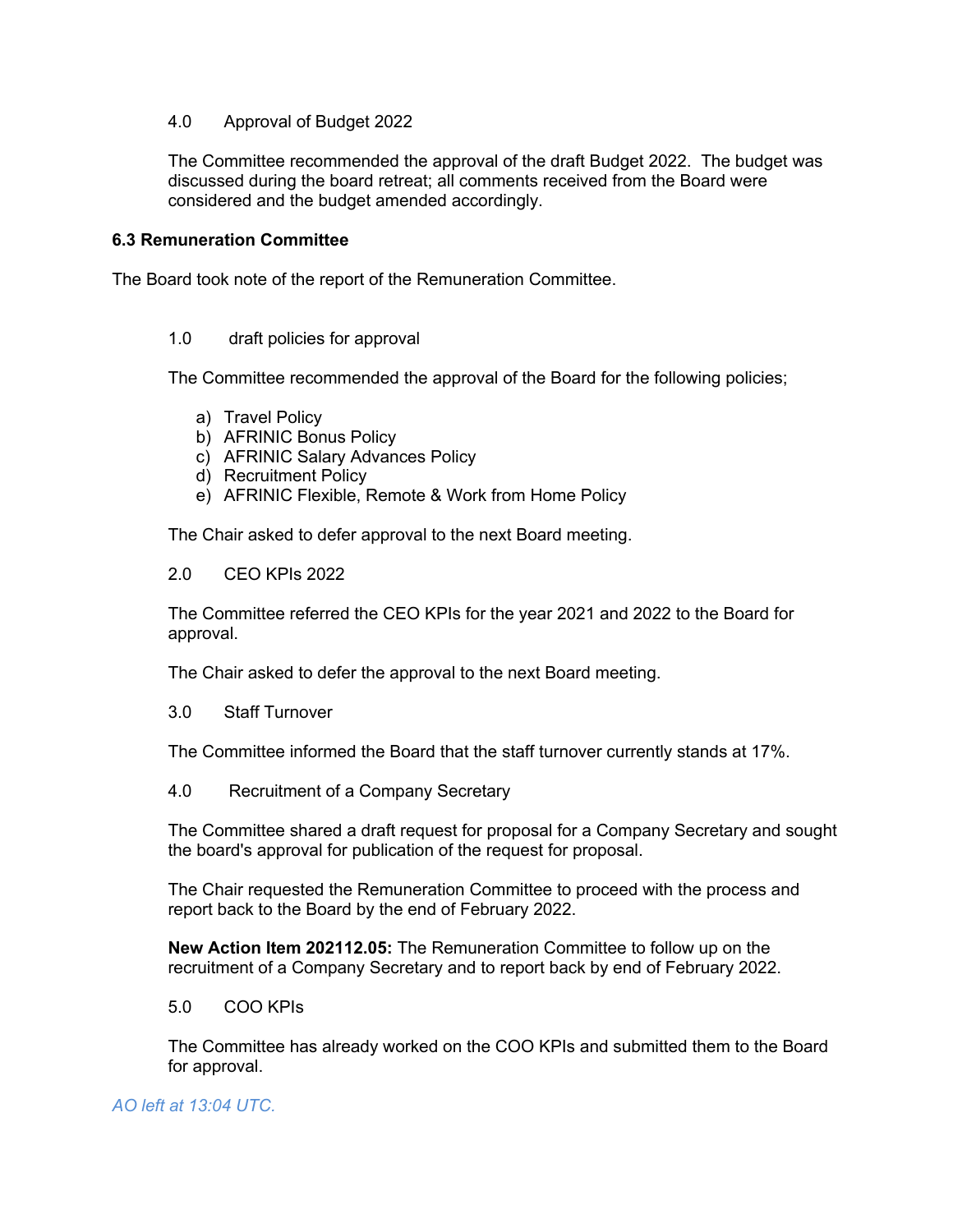# **6.4 Governance Committee**

No new update. The Board took note that the term of the present Board Liaison, OO, will end on the 31 December 2021.

The Board resolved to appoint Mr Benjamin Eshun as Board Liaison for the year 2022 in replacement of Mr Oluwaseun Ojedeji.

#### **Resolution 202112.664**

RESOLVED to appoint Mr Benjamin Eshun to the Governance Committee as Board Liaison for the period January 2022 to December 2022.

Proposed HY. Seconded AA. YES Vote: HY BE OO AA NO Vote: None Abstain: EK

# **6.5 Reform Committee**

No new update.

#### **6.6 CEO Report**

No report.

The CEO updated the Board that the Competition Commission has provided the outcomes of their enquiry on the case filed against AFRINIC and the case has been closed with no further action. The Legal Webpage will be updated accordingly.

#### **6.7 Chair Update**

No report.

The Chair informed the Board that the company secretary 'Executive Services Ltd' is doing a compliance review on the KYC of all directors.

The Chair was also asked to apprise the Board on the status of the recruitment of the COO.

**New Action Item 202112.06:** The Chair to have the contract of the COO signed by the 14<sup>th</sup> January 2021.

#### **7.0 Activity Plan 2022**

The Board took note of the Activity Plan 2022.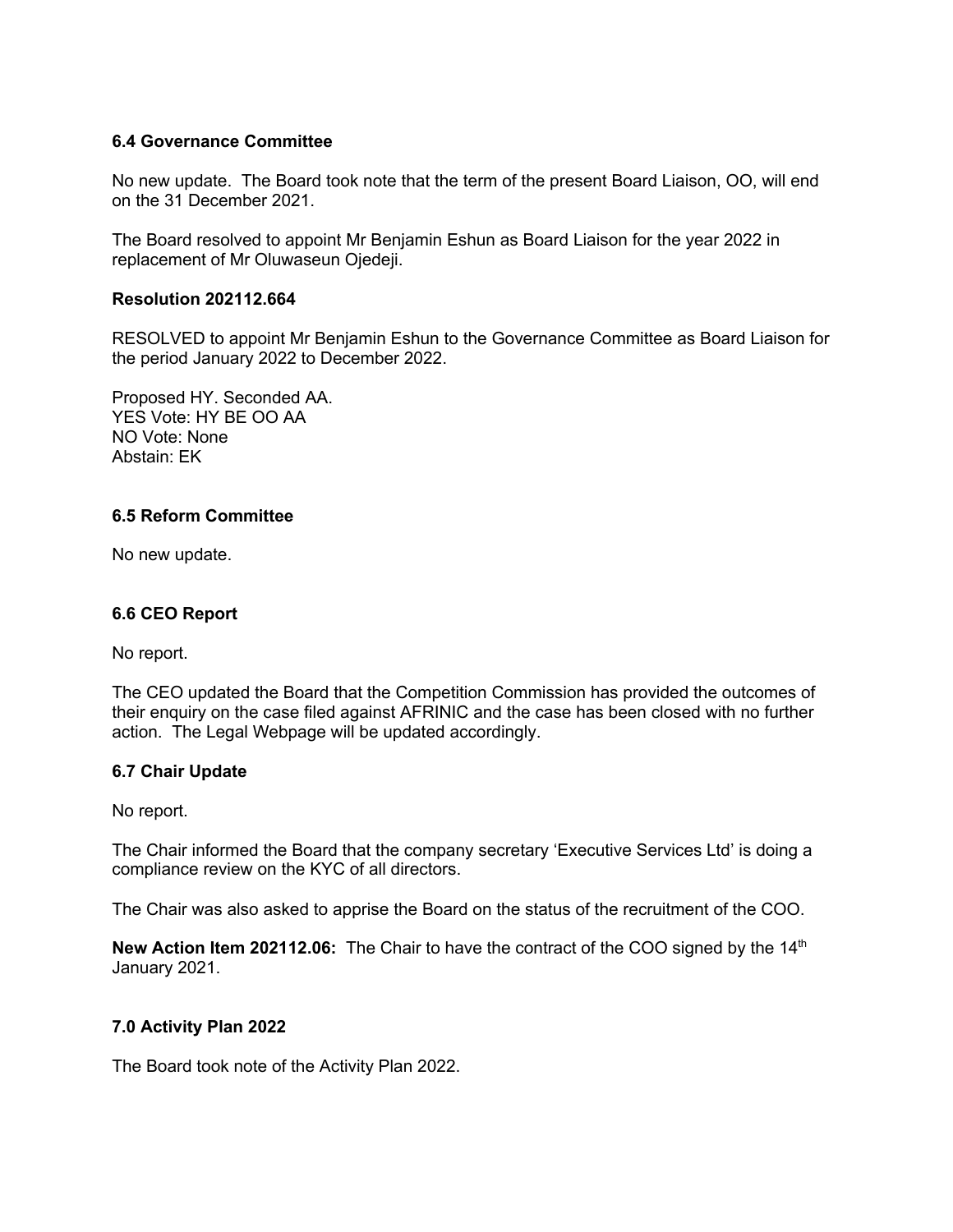**New Action Item 202112.07:** The Finance Committee to provide the Activity Plan 2022 by end of January 2022.

#### **8.0 Budget 2022**

The Board took note of the revised draft budget 2022, as presented by the CEO.

After discussion, the Board resolved to approve the company budget for the financial year 2022.

#### **Resolution 202112. 663**

WHEREAS a budget for the financial year 2022 has been presented; WHEREAS the Finance Committee has presented its report and recommendations to the Board; RESOLVED to approve the budget.

Proposed AA. Seconded AO. YES VOTE: EK AO HY BE OO AA NO VOTE: SM ABSTAIN:

### **9.0 Filling of Casual Vacancy for Southern Africa Region**

The Board took note of the list of applications received pursuant to the call for expression of interest for the vacant Seat 5 – Southern Africa on the Board.

After consideration and voting, the Board resolved as follows;

#### **Resolution 202112.665**

WHEREAS there is one vacant seat 5 - Southern Africa on the Board; WHEREAS the Board has the power to fill the vacancy in terms of the Bylaws article 13.14; WHEREAS the Board has called for expressions of interest from persons who wish to be considered for appointment to seat 5 - Southern Africa ; WHEREAS several persons have expressed interest; WHEREAS the Board has considered the expressions of interest; RESOLVED to appoint Mr Sylvio Almada Cabral to seat 5 - Southern Africa

Proposed HY. Seconded BE. resolution passed YES VOTE: BE HY OO SM No VOTE: Abstain: EK AA

**New Action Item 202112.08:** The Chair to contact Mr Sylvio Almada Cabral to inform him about his appointment. The Secretariat to do the administrative procedures for his registration with the Registrar of Companies. A communique to be sent to the members to inform about the appointment